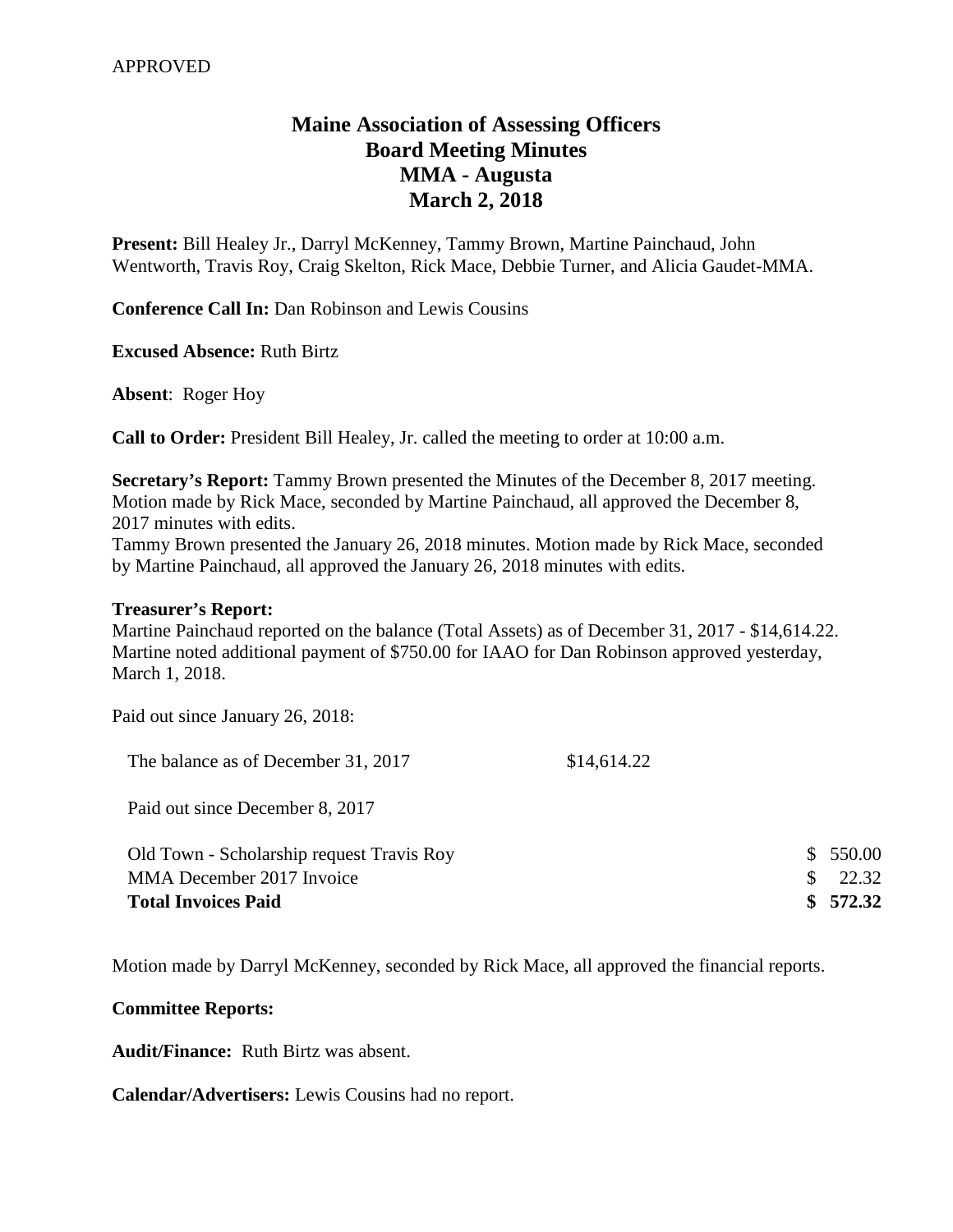**Newsletter:** Tammy Brown reported on the following:

- $\triangleright$  Newsletter went out, apologies for error on Northern Maine Spring Workshop date.
- $\triangleright$  Will need articles to help her prepare next newsletter in next couple of months.

**Ethics:** Travis Roy and Craig Skelton reported on the following:

- $\triangleright$  Review of by-laws, intention to make it more encouraging of professionalism
- $\triangleright$  Craig Skelton reported on proposed section 4 changes
- $\triangleright$  Re-wording sections to make language more positive
- Proposed changes need to be out to the board 90 days before Fall Conference, then sent out to membership 30 days prior to Fall Conference
- Proposed changes to section  $3$  Lewis Cousins suggested change to or add "state tax laws" versus "local"; replace local with "current". Dan Robinson proposed adding language on valuation
- $\triangleright$  Section 4, article 5 proposed addition of misdemeanor crimes. Remove second sentence
- $\triangleright$  Proposed change under section 1, article 3, Officers: change quorum from 9 board members to 50% of all currently filled seats
- $\triangleright$  Goal to have draft of proposed changes ready for May meeting

**Legislative:** Darryl McKenney reported on the following:

- $\triangleright$  Tracking tax bill for elderly looks like it won't go anywhere
- $\triangleright$  Tracking Tree Growth proposals

**Membership:** In Roger Hoy's place, Tammy Brown reported there are 284 members & 54 unpaid as of March 1, 2018.

**Awards & Scholarship:** Rick Mace reported the following:

- Travis Roy is latest recipient of scholarship for IAAO 102course being offered in NH.
- Scholarship monies for IAAO Instructor course is being distributed for Dan Robinson.

**Technology Report:** Dan Robinson reported on the following:

- $\triangleright$  Made contact with Ben Thomas at MMA regarding website upgrades
- $\triangleright$  Board can discuss potential costs further at next board meeting; Ben estimates about \$1,000 for upgrade, plus \$55/hour for any other work outside of regular content updates.

**Executive Board:** Ruth Birtz was absent.

**Education:** Bill Healey reported on the following:

- $\triangleright$  Travis working on bringing a drug awareness safety session for non-law enforcement for conference
- $\triangleright$  Bill seeking input for session(s) at MMA Convention
- Central Maine Assessors group is hosting an all-day training in Bangor in April
- $\triangleright$  Board requested that Alicia again discuss possibility of additional remote sites if group is willing to pay for additional services.
- $\triangleright$  Rick Mace proposed session on E-911 at MMA Convention.

**Conference Committee:** Tammy Brown reported the following:

 $\triangleright$  Tammy talking with Sebasco about making some changes to the contracts for 2019 & 2020.